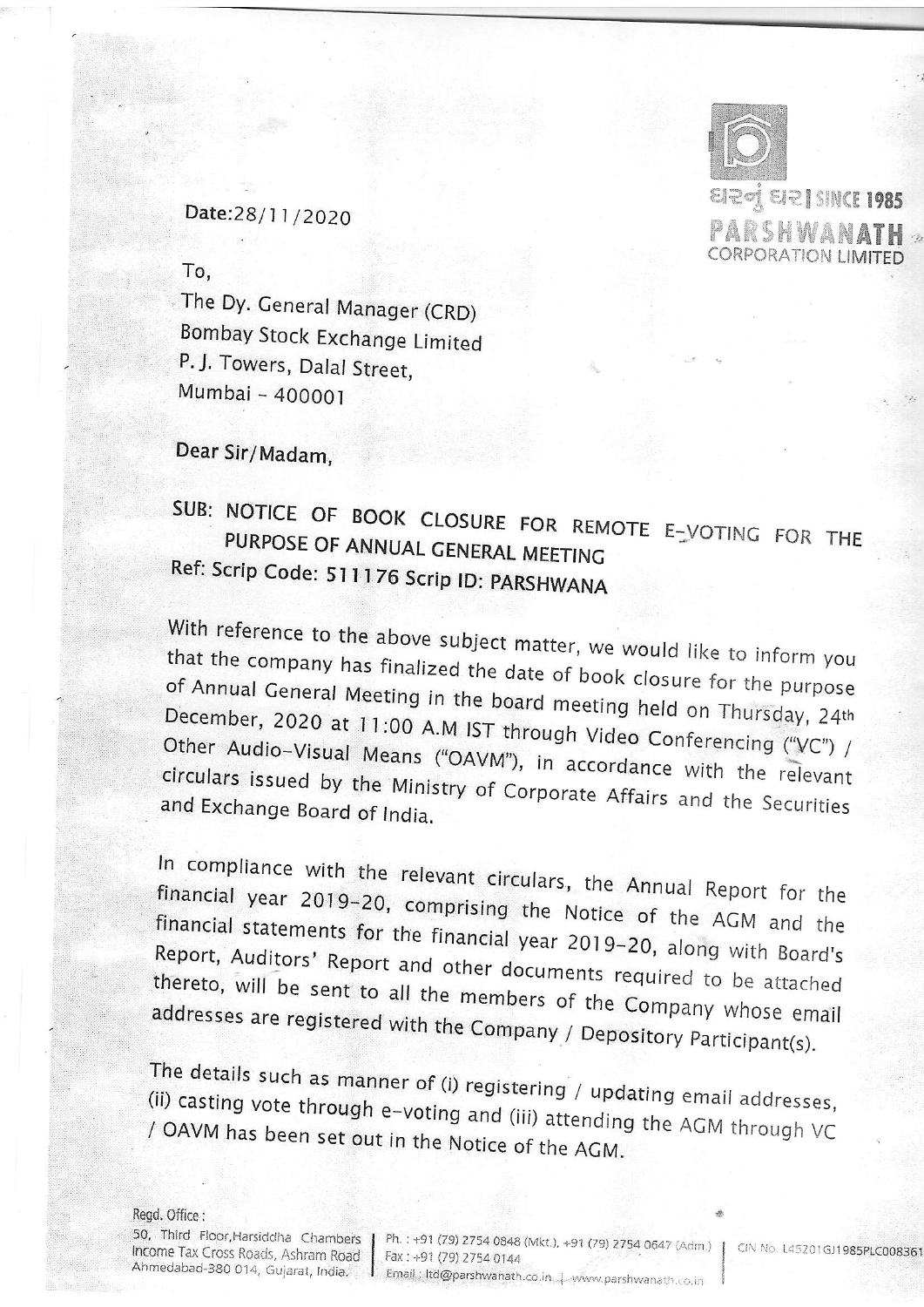

티근어 티코 SINCE 1985 PARSHWANATH **CORPORATION LIMITED** 

## **DATE OF BOOK CLOSURE:**

The Register of Members & Share Transfer book s of the company will remain close from

Friday, 18th December, 2020 to, Thursday, 24th December, 2020(Both days Inclusive)for the Purpose of Annual General Meeting of the Company.

#### E-VOTING:

The remote E-voting shall Commence on Monday, 21st December, 2020 10.00 A.M to Wednesday, 23rd December, 2020 at 5.00 P.M (Both Days Inclusive). During this period shareholder of the Company, holding shares either in physical form or dematerialized form as on the cut-off date of Friday, 18th December, 2020 may cast their vote electronically. The e-voting module shall be displayed by NSDL for voting thereafter, once the Vote on a resolution is cast by the shareholders, the shareholders shall not be allowed to change it subsequently.

Regarding any grievance with respect to e-voting, you may contact NSDL by email at evoting@nsdl.co.in

Kindly receive the same and update your records.

Thanking You,

For, Parshwanath Corporation Limited Mrs. Riddhiben R. Patel

Joint-Managing Director DIN: 00047238



Regd. Office :

50, Third Floor, Harsiddha Chambers Income Tax Cross Roads, Ashram Road Ahmedabad-380 014, Gujarat, India.

Ph.: +91 (79) 2754 0848 (Mkt.), +91 (79) 2754 0647 (Adm.) | Fax: +91 (79) 2754 0144

CIN No. L49201GJ1985PLC008361

Email: Itd@parshwanath.co.in | www.parshwanath.co.in